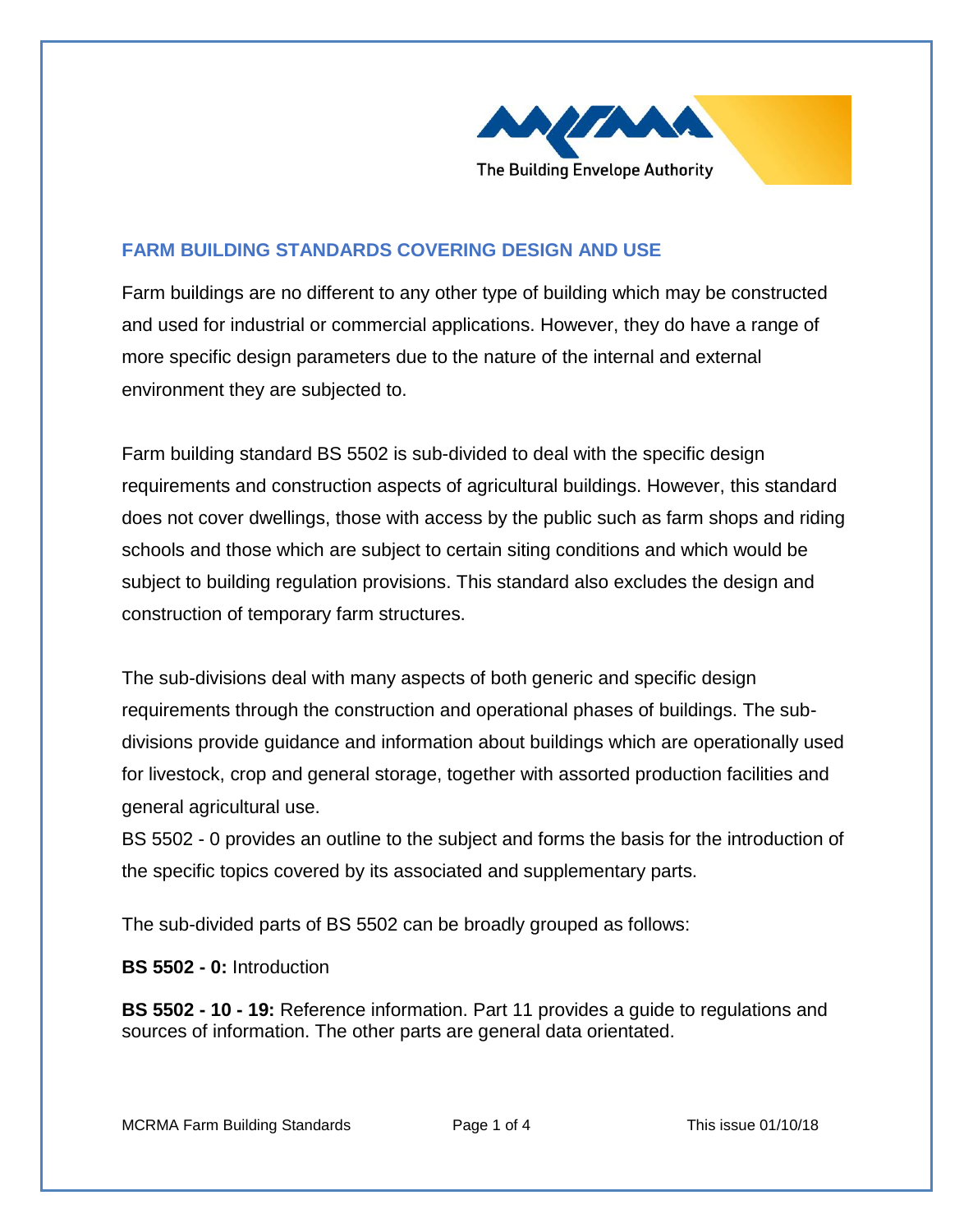**BS 5502 - 20 - 39:** General designs. These include the selection and use of materials, fire precautions, services and facilities, infestation control, waste management, noise control and how to deal with odours.

**BS 5502 - 40 - 59:** Livestock buildings. These include buildings and pens for cattle, sheep, pigs, poultry, milking, organic waste storage and emergency systems.

**BS 5502 - 60 - 79:** Crop buildings. These include buildings for mushrooms, crop processing, potato chitting, stores and bins & silos from combinable crops.

**BS 5502 - 80 - 99:** Ancillary buildings. These include workshops, chemical stores, inspection facilities and amenity buildings.

## **Specific part numbers and titles**

**BS 5502-0:1992**. Buildings and structures for agriculture. Introduction

**BS 5502-11:2005.** Buildings and structures for agriculture. Guide to regulations and sources of information

**BS 5502-20:1990**. Buildings and structures for agriculture. Code of practice for general design considerations

**BS 5502-21:1990**. Buildings and structures for agriculture. Code of practice for selection and use of construction materials

**BS 5502-22:2003+A1:2013**. Buildings and structures for agriculture. Code of practice for design, construction and loading

**BS 5502-23:2004**. Buildings and structures for agriculture. Fire precautions. Code of practice

**BS 5502-25:1991**. Buildings and structures for agriculture. Code of practice for design and installation of services and facilities

**BS 5502-30:1992**. Buildings and structures for agriculture. Code of practice for control of infestation

**BS 5502-31:1995+A1:2011**. Buildings and structures for agriculture. Guide to the storage and handling of waste

**BS 5502-32:1990**. Buildings and structures for agriculture. Guide to noise attenuation

**BS 5502-33:1991**. Buildings and structures for agriculture. Guide to the control of odour pollution

MCRMA Farm Building Standards Page 2 of 4 This issue 01/10/18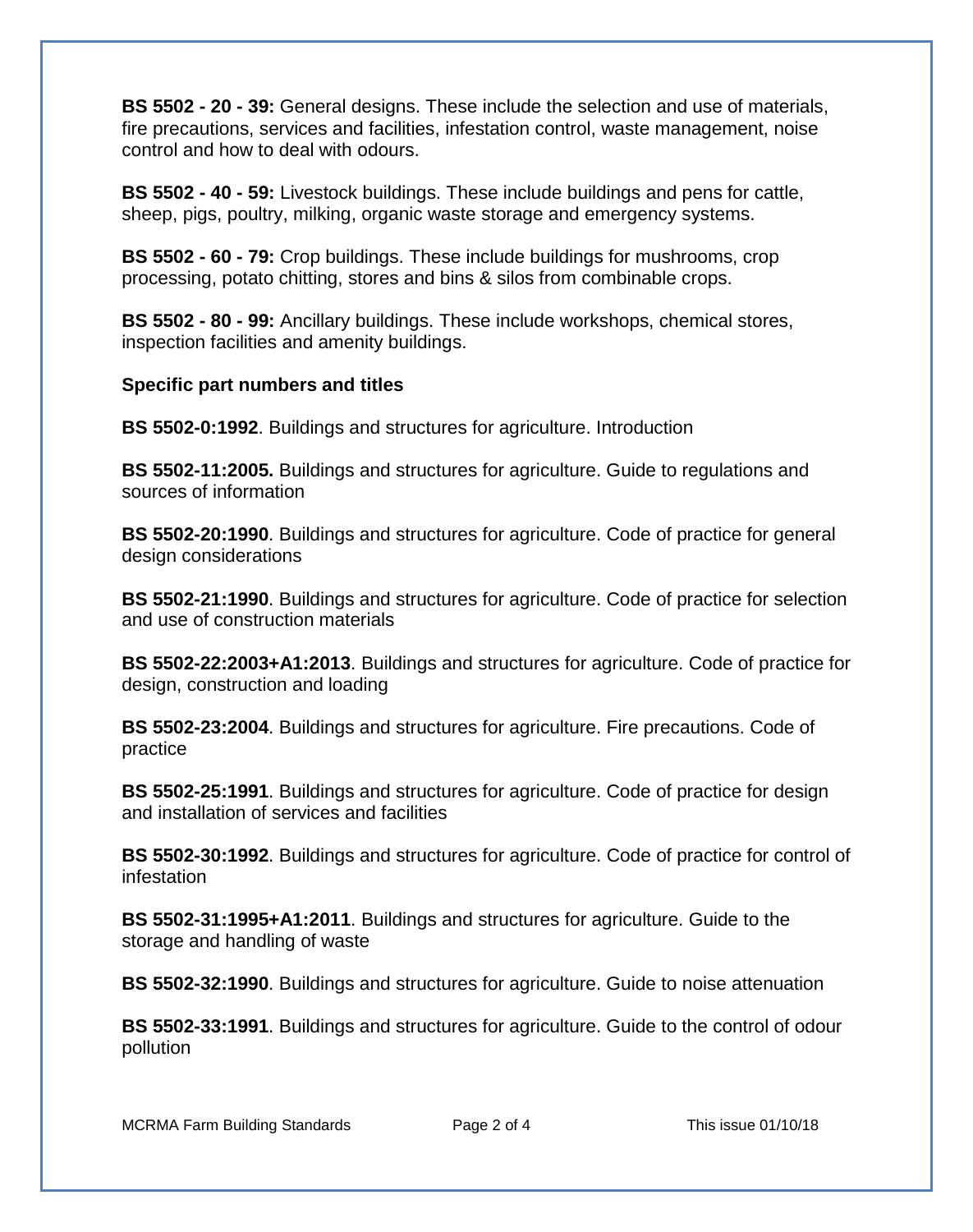**BS 5502-40:2005**. Buildings and structures for agriculture. Code of practice for design and construction of cattle buildings

**BS 5502-41:1990**. Buildings and structures for agriculture. Code of practice for design and construction of sheep buildings and pens

**BS 5502-42:1990**. Buildings and structures for agriculture. Code of practice for design and construction of pig buildings

**BS 5502-43:1990**. Buildings and structures for agriculture. Code of practice for design and construction of poultry buildings

**BS 5502-49:1990**. Buildings and structures for agriculture. Code of practice for design and construction of milking premises

**BS 5502-50:1993+A2:2010**. Buildings and structures for agriculture. Code of practice for design, construction and use of storage tanks and reception pits for livestock slurry

**BS 5502-51:1991**. Buildings and structures for agriculture. Code of practice for design and construction of slatted, perforated and mesh floors for livestock

**BS 5502-52:1991**. Buildings and structures for agriculture. Code of practice for design of alarm systems, emergency ventilation and smoke ventilation for livestock housing

**BS 5502-60:1992**. Buildings and structures for agriculture. Code of practice for design and construction of buildings for mushrooms

**BS 5502-65:1992**. Buildings and structures for agriculture. Code of practice for design and construction of crop processing buildings

**BS 5502-66:1992**. Buildings and structures for agriculture. Code of practice for design and construction of chitting houses

**BS 5502-70:1992**. Buildings and structures for agriculture. Code of practice for design and construction of ventilated on floor stores for combinable crops **BS 5502-71:1992**. Buildings and structures for agriculture. Code of practice for design and construction of ventilated stores for potatoes and onions

**BS 5502-72:1992**. Buildings and structures for agriculture. Code of practice for design and construction of controlled environment stores for vegetables, fruit and flowers

**BS 5502-74:1991**. Buildings and structures for agriculture. Code of practice for design and construction of bins and silos for combinable crops

**BS 5502-75:1993**. Buildings and structures for agriculture. Code of practice for the design and construction of forage stores

MCRMA Farm Building Standards Page 3 of 4 This issue 01/10/18